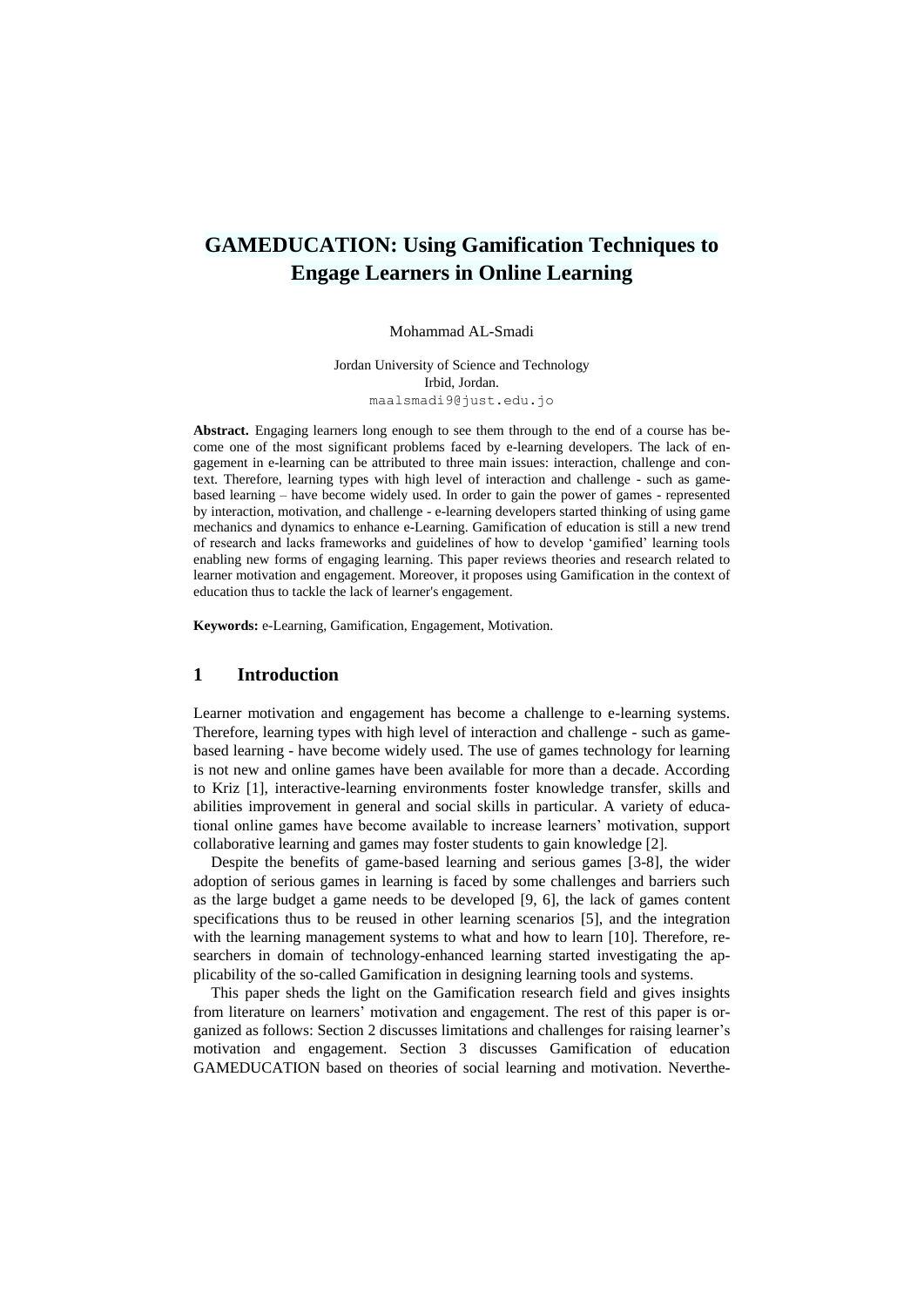less, it provides a set of findings and recommendations for what does GAMEDUCATION mean and how online learning could be enhanced using Gamification. Section 5 provides conclusions and outlook.

# **2 Learner Motivation and Engagement in Technology-Enhanced Learning**

Motivation is considered as essential factor for effective learning. Motivation for learning has been described as the 'engine' that drives teaching and learning [11]. Moreover, according to Bransford et al. [12] motivation affects the time and effort learners plan or consume to learn or to solve problems. Nevertheless, motivation is considered as an important outcome of education [11], thus teaching and learning activities should be carefully designed to promote motivation.

When e-learning first became popular in the early 1990's, cost effectiveness was promoted as its main advantage over traditional methods of instruction. CD-ROMs could be produced cheaply and distributed globally to cater for a high number of users. The introduction of the Internet increased the reach of e-learning systems and many developers rushed to embrace new emerging web technologies. Unfortunately many developers failed to maximize the full potential of such technologies and although they produced systems that appeared attractive, often the content was poor. On the other hand, many researchers argue that students must be meaningfully engaged in the learning resources for effective learning to occur. Engaging learners long enough to see them through to the end of a course has become one of the most significant problems faced by e-learning developers. This lack of engagement in electronic learning content can be attributed to three main issues: interaction, challenge and context (adapted form  $ALICE<sup>1</sup>$  project).

– **Interaction**. It is generally agreed that interactivity is a critical factor in the design of e-learning systems. Such interaction directly affects the learner's overall experience and provides motivation to continue in the learning process. Studies researching the effectiveness of e-learning systems highlight the need for immediate feedback, clear short-term goals and better "flow" in moving through the content. The inherent fixed structure of many e-learning systems often fails to provide adequate mechanisms to support interactivity between the user and the system. In many current cases the only interaction available to the learner is to click on the "next" button to step through the material presented.

– **Challenge**. Learners have indicated that unchallenging learning material fails to stimulate them, making the experience unattractive and discouraging progression. As a result, many are reluctant to repeat this experience. Some researchers suggest that effective learning takes place when there is tension between the learner's base knowledge and the gap between the knowledge and skill to be learned. Such tension fosters a sense of curiosity and/or challenge. Motivation can be further enhanced by

 $1$  ALICE Project: [www.aliceproject.eu,](http://www.aliceproject.eu/) last visited March  $10^{th}$  2013.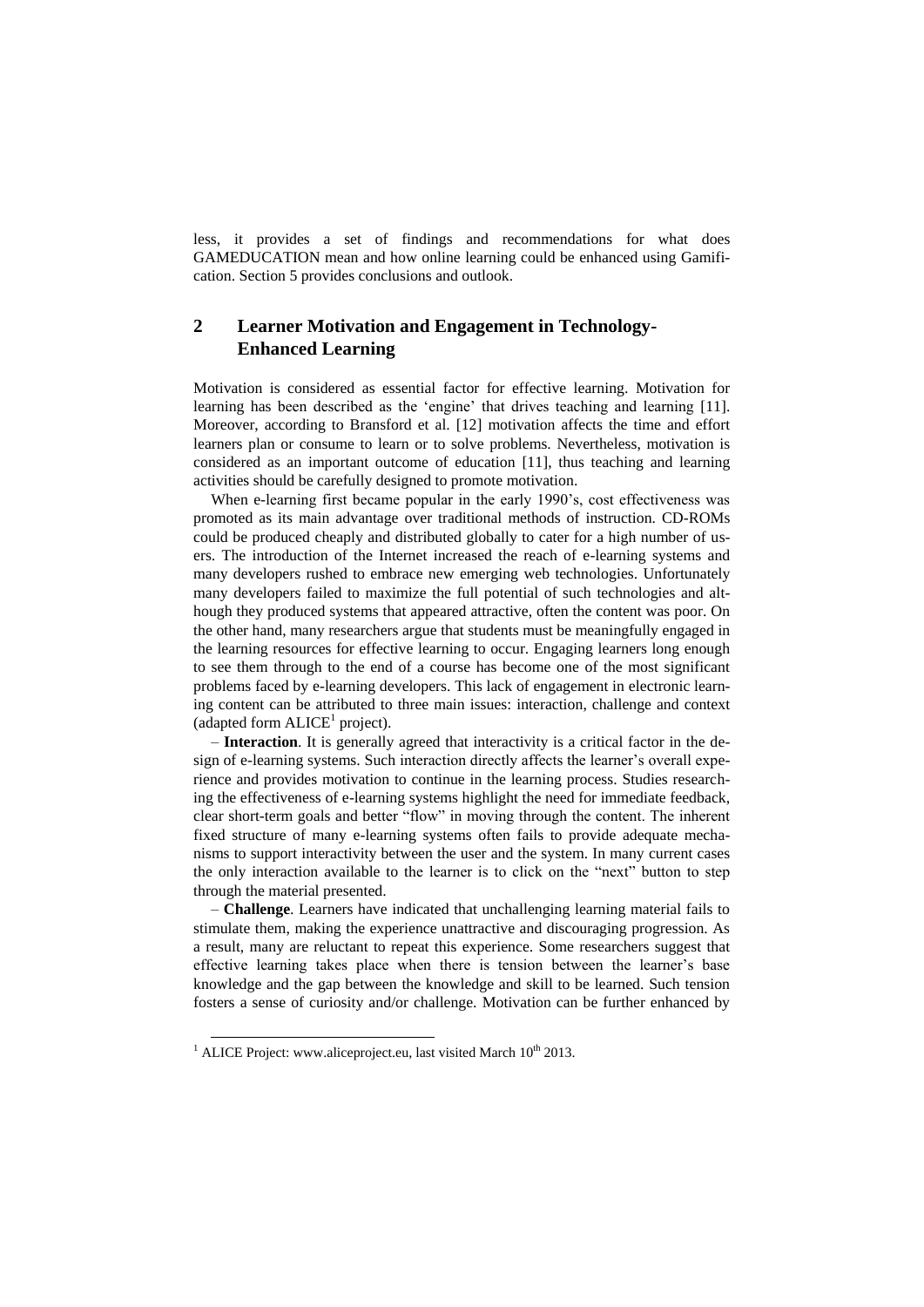incorporating clear short-term goals and providing suitable feedback to encourage the learner to continue. Short-term goals help the learner break down a large task into smaller achievable chunks whilst the feedback gained through interaction helps the learner reflect on the learning process and lets them see the consequences of their actions.

– **Context**. Current e-learning design often fails to situate the learner within the context of their course of study and provide them with a sense of orientation. Students have stressed the importance of being able to appreciate the significance of their current progress in relation to the overall goal of the learning material and how their choices may have affected their progress.

The profile of the modern learner has changed in recent years. With the advent of the so-called "information age" there is an expectation that the workforce will adapt their skills or even change careers to keep in step with technological advancements [13]. This has led to a growing consensus that learning is a lifelong process with many returning to education to retrain. Nevertheless, since the early 1990's, the proliferation of technology means that students have grown up with computers, MP3 players, mobile phones and digital games [14]. The new learner has so different needs that have to be addressed if e-learning is to be successful. Those needs can be summarized as:

– **Empowerment**. The new learner expects to be in control of their learning experience while in a supportive, collaborative and simulative environment. Thus elearning systems should promote self-directed learning. Unfortunately, many elearning systems have a linear structure with a single path through the learning material. While this design is cost-effective, the lack of choice reduces control of the learning experience. Research suggests that having such control is more motivating. A suitable balance is required, however, as self-directed study requires high selfefficacy and vulnerable learners often lack the intrinsic motivation to manage their personal learning experience effectively.

– **Social Identity**. Although current e-learning systems allow learners to move at their own pace they isolate them from their peers participating in the same learning process. This inhibits the learning achieved through social interaction and collaboration, with some learners feeling "lost". Research indicates that a sense of belonging to a social group improves motivation and effective learning overall.

– **Authentic Learning Experience**. Learners expect the material to be linked to prior knowledge and be relevant to their everyday lives and careers. In short, the new learner is seeking an "authentic learning experience". Generally, learners are more engaged when they are participating in activities that they can relate directly to prior knowledge and make connections between what they are learning and the real world.

If such links are missing, learners are less inclined to participate in the learning process and may see it as pointless. For the new generation who are used to customizing their environment there needs to be flexibility in the order and way in which material is studied. Therefore, learning designers have started thinking and looking for tools and ideas to raise learners' engagement and motivation and to provide challenging, contextualized and highly interactive learning tools and objects. Among these ideas is to use the game design thinking in designing online learning.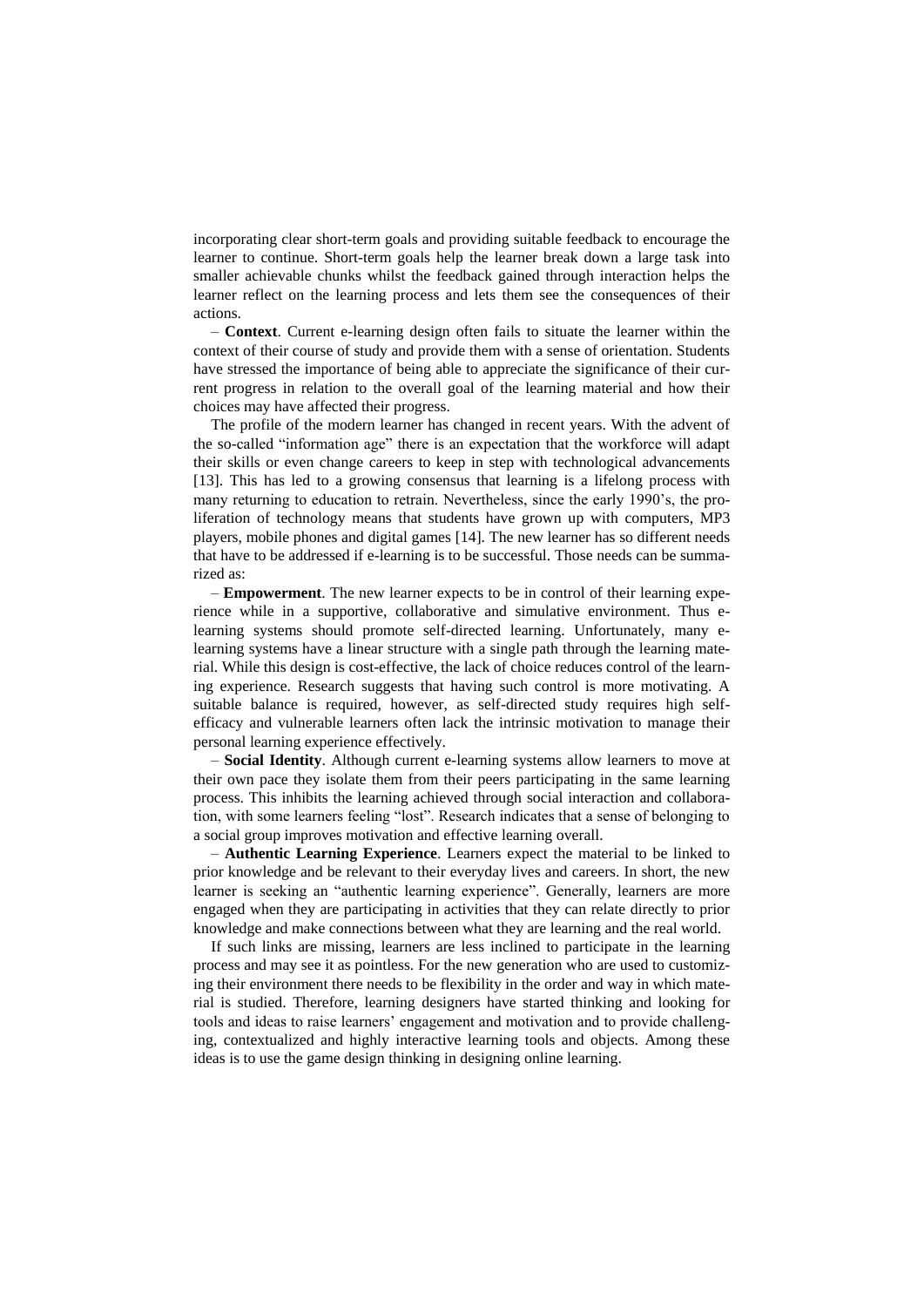# **3 GAMEDUCATION: GAMIFICATION of Technology-Enhanced Learning**

Gamification is a new trend of research focusing on using game mechanics and dynamics in non-game contexts to stimulate desired behaviors. Gamification has shown its value in the domain of marketing in particular and other domains such as health, politics, and environment [15]. However, Gamification in education (GAMEDUCATION) aims at redesigning e-learning systems to utilize the benefits of game-based learning and serious games to motivate learners to learn better, further engage them, situate their learning, and to maintain their social identity. However, how to 'gamify' e-learning?

Apart from game-based learning, Gamification of education has little research [16]. The mechanics of the game are the actions, behaviors, and controls that are used to 'gamify' an activity in order to (a) stimulate specific emotions on the player (Emotional level), (b) encourage learners to explore, try, and experiment gamified learning setups (Cognition level), and maintain learners social identity through social spaces for learning (Social level), whereas game dynamics are the result of achievements, desires and motivations reflecting activities on those levels (see Table 1).

| <b>Game Mechanics</b>    | <b>Game Dynamics</b> | <b>Game Aesthetics</b> |
|--------------------------|----------------------|------------------------|
| <b>Points</b>            | Reward               | Curiosity              |
| Levels                   | <b>Status</b>        | Satisfaction           |
| Challenges               | Achievement          | Surprise               |
| Virtual goods and spaces | Self-expression      | Trust                  |
| Leaderboards             | Competition          | Envy                   |
| Gifts and charity        | Altruism             | Fun                    |

**Table 1.** Game mechanics and game dynamics (adapted from [15, 17])

The definition mentioned above highly depends on the MDA framework for game design [17]. MDA stands for Mechanics, Dynamics and Aesthetics as main elements to consider when it comes to design a game. Reference [18] proposes a more generic definition of Gamification as "the use of game design elements in non-game contexts". However, this definition and the MDA framework hold a design challenge of how to design interactions for game design elements that triggers users' desirable emotional responses in order to stimulate target behaviors. Thus, provides meaningful learning that overcomes the quoted problems and limitations in section 2.

#### **3.1 Raising learner Motivation and Engagement using Gamification**

Raising motivation and providing engaging learning is a major concern for TEL designers as discussed in section 2. This section sheds the light on some theories re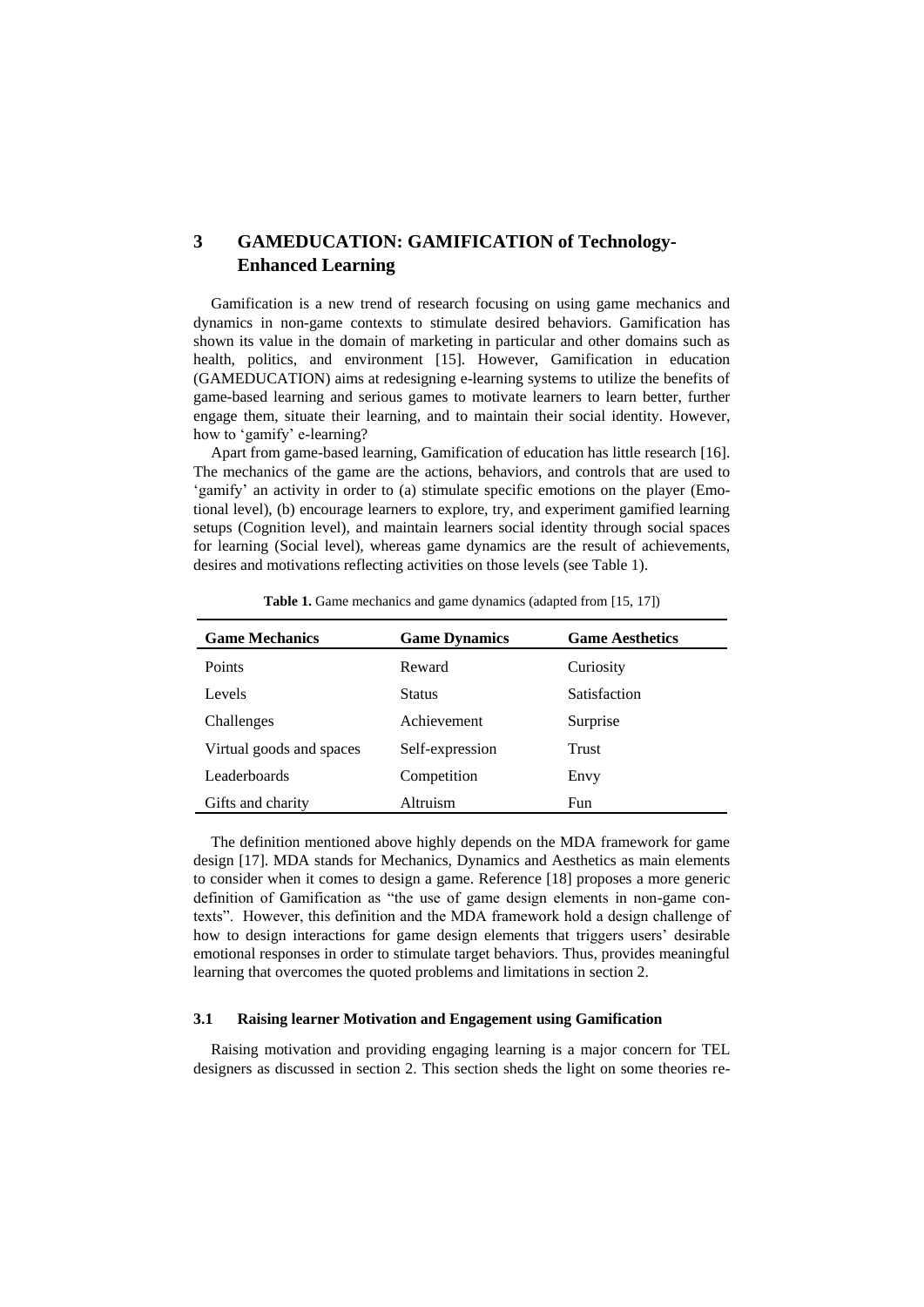lated to motivation and engagement and how those theories are applied to the domain of Gamification.

Among the motivation theories is the 'Flow' theory, - developed by Csikszentmihalyi's in 1979 - is interested in how an intrinsically rewarding experience feels [19]. From his research and interviews, he has concluded that pure intrinsically motivated behaviors involve enjoyment, complete immersion in the activity, detailed focus, feelings of competence, and loss of conception of time. He stated that the enjoyment from the 'flow' experience further motivates the individual to seek additional challenges. This experience or 'flow' can only result from a situation where high challenges are matched with high skills. A skill/challenge imbalance leads to less than ideal emotional states: "*when challenge is higher than skill, anxiety will be experienced; when challenge is low and skills are high, boredom will result; when both skill and challenge are low, apathy will be experienced.*"

Most of us have had that "involved" moment happen, when we concentrated our attention so intensely on solving a problem, reading a book, climbing a mountain, on some task, that we lost track of time and when we became aware of our surroundings, few hours or more had passed by as if they were minutes. Such 'flow', according to Csikszentmihalyi [20] is "optimal experience" that leads to happiness and creativity. Flow is the state in which people are so involved in an activity that nothing else seems to matter; the experience is so enjoyable that people will do it even at great cost, for the sheer sake of doing it. If a task is not challenging enough, boredom sets in, while too challenging task leads to anxiety to happen, and both cases should be avoided. As one's skills increase, then the challenge must also increase for one to remain in a state of flow. Because flow is an enjoyable experience, one continues to increase the challenge level, and consequently continues to improve one's skills because doing so is necessary to stay in a flow state. A learning environment in which students are challenged at an appropriate level, which can produce flow, will be more productive.

Another motivation related model is the Fogg Behavior Model  $(FBM)^2$  through which anticipated user behavior is controlled by three main factors: motivation, ability, and triggers. The FBM model argues that for a target behavior to happen, the user must have sufficient motivation, sufficient ability, and effective trigger. According to FBM, a trigger has different names: cue, prompt, call to action, request, and etc. Moreover, the model defines three types of triggers based on combinations of ability and motivation levels as: spark is a trigger that comes when a user has a high ability to do an action and low motivation to do it whereas the facilitator is associated to high motivation and low ability, and a signal trigger has high ability and high motivation in the same time. However, stimulating a desired behavior requires triggering the user to take an action in the right time when s/he has the sufficient ability and motivation.

Motivation to perform an action can be either intrinsic or extrinsic. Intrinsic motivation is usually happening when the behavior itself satisfies users, where extrinsic motivation is often derived by potential gains such as money, rewards, or praise [11]. The research of [21] shows that there is an evidence of the influence of intrinsic motivation on learners' engagement that leads to 'deep' learning through higher level

<sup>2</sup> <http://www.behaviormodel.org/>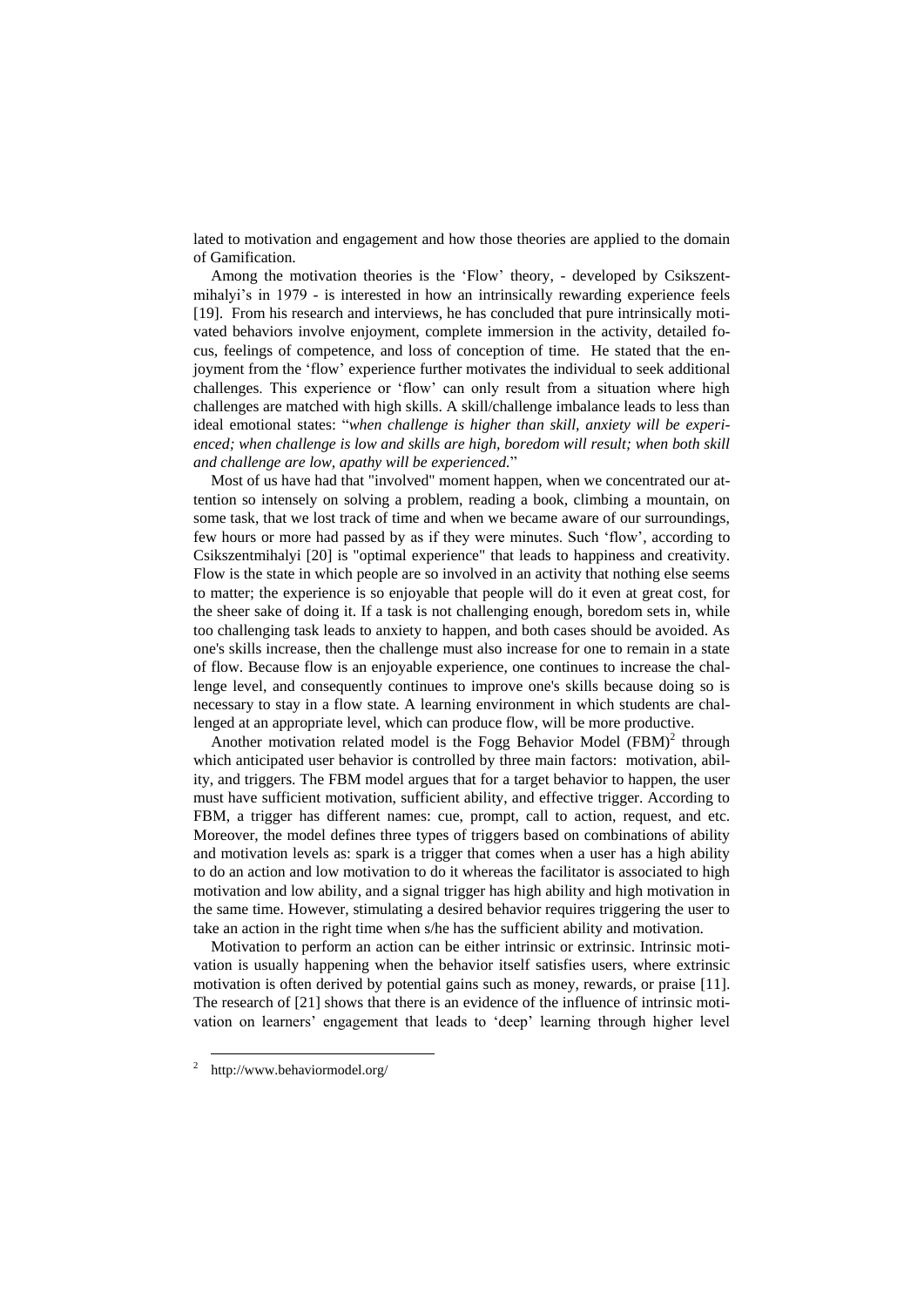thinking skills and conceptual understanding. Moreover, Crooks [22] highlights the problems associated with extrinsic motivation as it leads to 'shallow' instead of 'deep' learning. The Self-Determination Theory (SDT) focuses on the degree to which an individual's behavior is self-motivated and self-determined. The theory examines the influence of extrinsic motives on the intrinsic ones for achieving target behaviors. For instance, in an analysis study for 128 studies related to motivation evaluation in education led to that mostly extrinsic motives – i.e. rewards – minimized the level of intrinsic motivations [23]. Nicholson [24] argues that the game design elements used to 'gamify' a service should be rewarding themselves without any need for extrinsic motives and rewards. Moreover, Nicholas accommodates the usercentered design theory in designing interactive objects that foster target behavior. Nevertheless, involving users in the creation and the customization of the game design elements used to 'gamify' a system enables them to self-determine which objects matches their interests.

In the same context, Zang  $[25]$  builds on the affordance theory – i.e. action properties for an object actor interaction - and argues that Information and Computer Technology (ICT) should be used based on a "motivational affordances". Motivational affordances deal with including only the objects properties that match the users' needs and interests. Deterding [26] goes further and proposes a conceptual model for designing meaningful game elements for Gamification purposes. The model builds on the SDT and implements the motivational affordances theory in order to achieve meaningful Gamification through extending them with situation and context. Deterding also argues that users are more interested and engaged when they interact with elements that match their interest and fit with their context and background.

Focusing on learners' social identity and social style, it's important to relate our discussion to the theories behind social learning. Bandura's social learning theory (SLT) [27] argues that learning occurs due to interaction with others - i.e., in a social context. Behavior, attitudes, and emotional reactions are developed by observing, imitating, and modeling the behavior of other people. In particular, behavior is more likely to be acquired when the result of this behavior is desirable. Accordingly, there are four processes that underline social learning<sup>3</sup>: attention, retention, motor reproduction, and motivation. Therefore, one prerequisite of learning is that attention has to be paid to an object or task. Attention is varied by several factors like individual's characteristics (e.g. sensory capacities or arousal level) or complexity. Retention means that it is necessary to remember for what attention was paid. Reproduction means that the image has to be reproduced, and motivation means that there must be a good reason to imitate the image. Another theory is the social development theory [28] which argues that social interaction plays a fundamental role in the development of cognition. Moreover, Vygotsky argues that the potential for cognitive development depends upon the "zone of proximal development" (ZPD): a level of development attained when learners engage in social behavior. Full development of the ZPD depends upon full social interaction. The range of skill that can be developed with adult guidance or peer collaboration exceeds what can be attained alone.

<sup>3</sup> http://www.learning-theories.com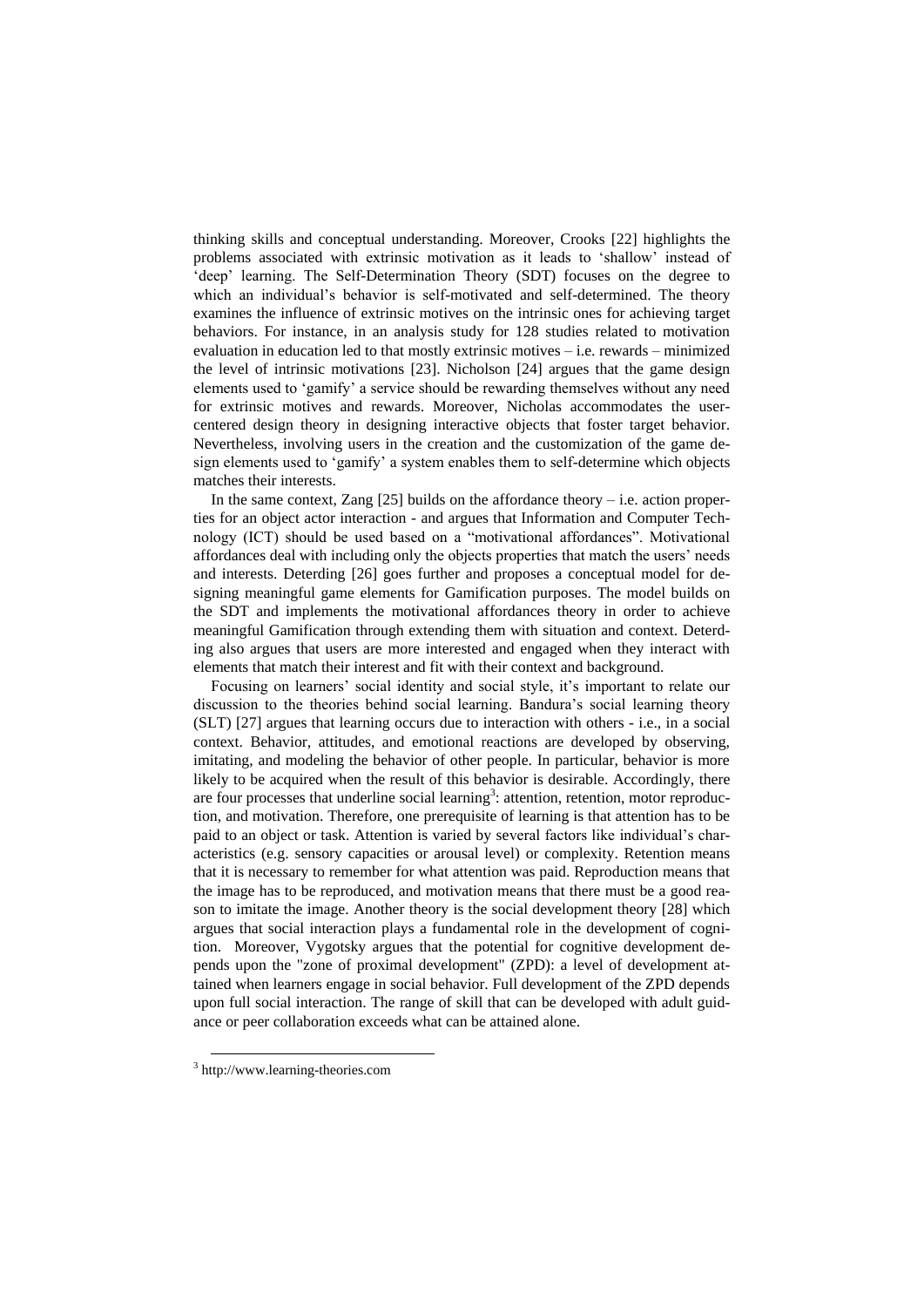Social Learning plays major role in defining interactions between objects and avatars in 3D virtual words and serious games. For instance, Smith and Berge [29] investigated the influence of Bandura's SLT in SecondLife<sup>4</sup>. SecondLife is a threedimensional, virtual world where users are represented by avatars. Smith and Berge suggested that the proposed components of SLT (observing, imitating, and modeling) can also be observed in virtual worlds and that SecondLife is "a great example of social learning theory in action, although there are some components that cannot be satisfied in-world". For instance, it is not possible to observe attitudes and emotional actions in SecondLife. However, cooperation in such learning communities is influenced by the characteristics of its members [30]. Moreover, for emerging a social space, three factors that should be considered: First, there should be *continuity*, meaning that there should be a continuity of contact, members can be recognized, and a historical record of actions. Second, a *community* should be *populated heterogeneously* with all types of members to ensure liveliness of the community. Third, *clear boundaries* and set of rules are required that can be monitored and sanctioned. Such boundaries facilitate cooperation.

Pink [31] defines three main factors for task-performance support: *autonomy*, *mastery*, and *purpose*. In the context of GAMEDUCATION, Pink theory can be applied to education through empowering learners with highly interactive and engaging tools that (a) support learners to be self-directed (autonomy), (b) maintain the learners desire to learn and achieve better results (mastery), and (c) align learning objectives to learner's purpose of learning which in other words aligns the self-directed learning objectives with the curricula objectives.

Based on that, how effectively game design elements can be used to 'gamify' nongame contexts in general and TEL in particular. Apparently Gamification goes beyond using game design elements in non-game contexts to more considering how to apply game design elements in non-game contexts while matching the user interest and background and providing situated and challenging elements. Moreover, when it comes to apply Gamification to TEL, alignment with instruction and learning should be considered. Therefore, using ICT in education requires instructional affordances and learning affordances in addition to motivational affordances. This leads to a question of to what extent available/potential Gamification-based learning platforms use the instructional, learning, and motivational affordances.

Researchers in the domain of Gamification are dealing with similar challenges on how to use game design elements in an effective way to provide meaningful Gamification. For instance, Nicholson [24] proposes a user-centered theoretical framework for meaningful Gamification through which he is dealing with the user motivation problems. More precisely, the framework tries to solve the problem of negative influence of extrinsic motivation – mainly rewards – on users' intrinsic motivation. The framework leads to define meaningful Gamification as "the integration of usercentered game design elements into non-game contexts". Nicholson argues that involving end users in the creation and customization of the 'gamified' system enables

**<sup>4</sup>** http://secondlife.com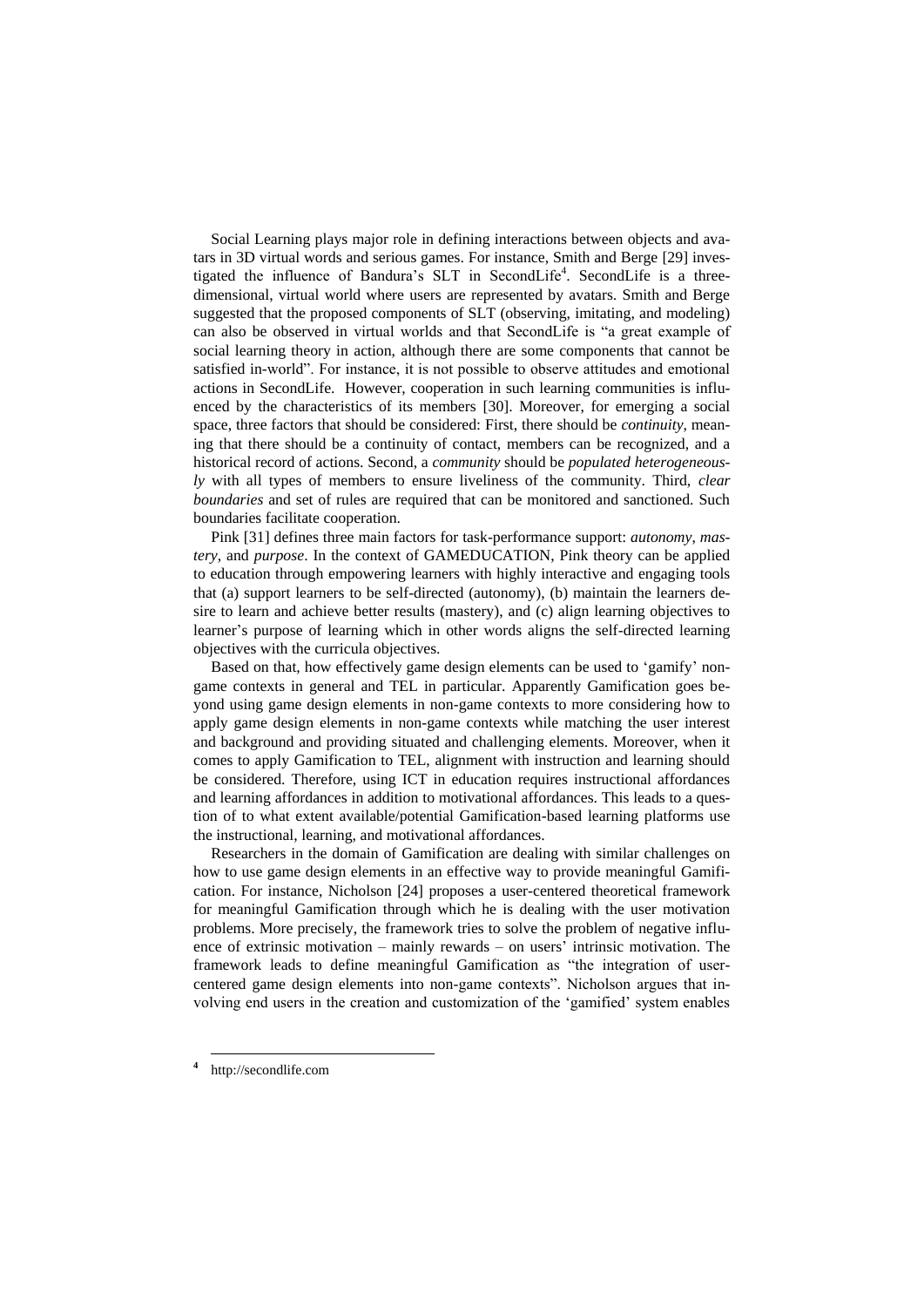

them to select and create meaningful game elements that go in line with their needs and interests.

**Fig. 1.** Kim's social engagement verbs (Kim's Blog: http://amyjokim.com).

Kim<sup>5</sup> discusses how to achieve sustainable engagement in Gamification systems. Kim focuses on social engagement form a viewpoint of a game designer by first knowing who play is and what is their social style. Therefore, Kim has adapted Bartle's MUD player types [32] with more emphasis on social styles of the players into *Compete* (similar to Bartle's Achiever), *Collaborate* (similar to Bartle's Socializer), *Explore* (identical to Bartle's Explorer), and *Express* (a replacement for Bartle's Killer). Nevertheless, she uses this adaptation to collect social engagement verbs that can be allocated to each on these four types of players' social styles and used to design Gamification systems (see Fig. 1). Kim also recommends using the PERMA model in designing the engagement loops of the system. The PERMA Model was developed by Martin Seligman in 2011 and aims at supporting human well-being. PERMA stands for the first letters of the model main components as: *Positive Emotion* (experiencing positive emotions such as pleasure, curiosity, etc.), *Engagement /Flow* (moments of consciously involvement in activities), *Positive Relationships* (enjoyable and supportive interactions with others), *Meaning* (creating purposeful narrative), and *Accomplishment/Achievement* (using core values to achieve goals). Kim's work and models hold great promises when it comes to maintain learner social identity in learning environments.

### **3.2 Findings and Recommendations**

l

Applying Gamification to e-education requires alignment to instruction and learning. Moreover, more focus on learners' social identities and social styles should be

<sup>5</sup> Smart Gamification, 2011 , presentation, http://www.slideshare.net/amyjokim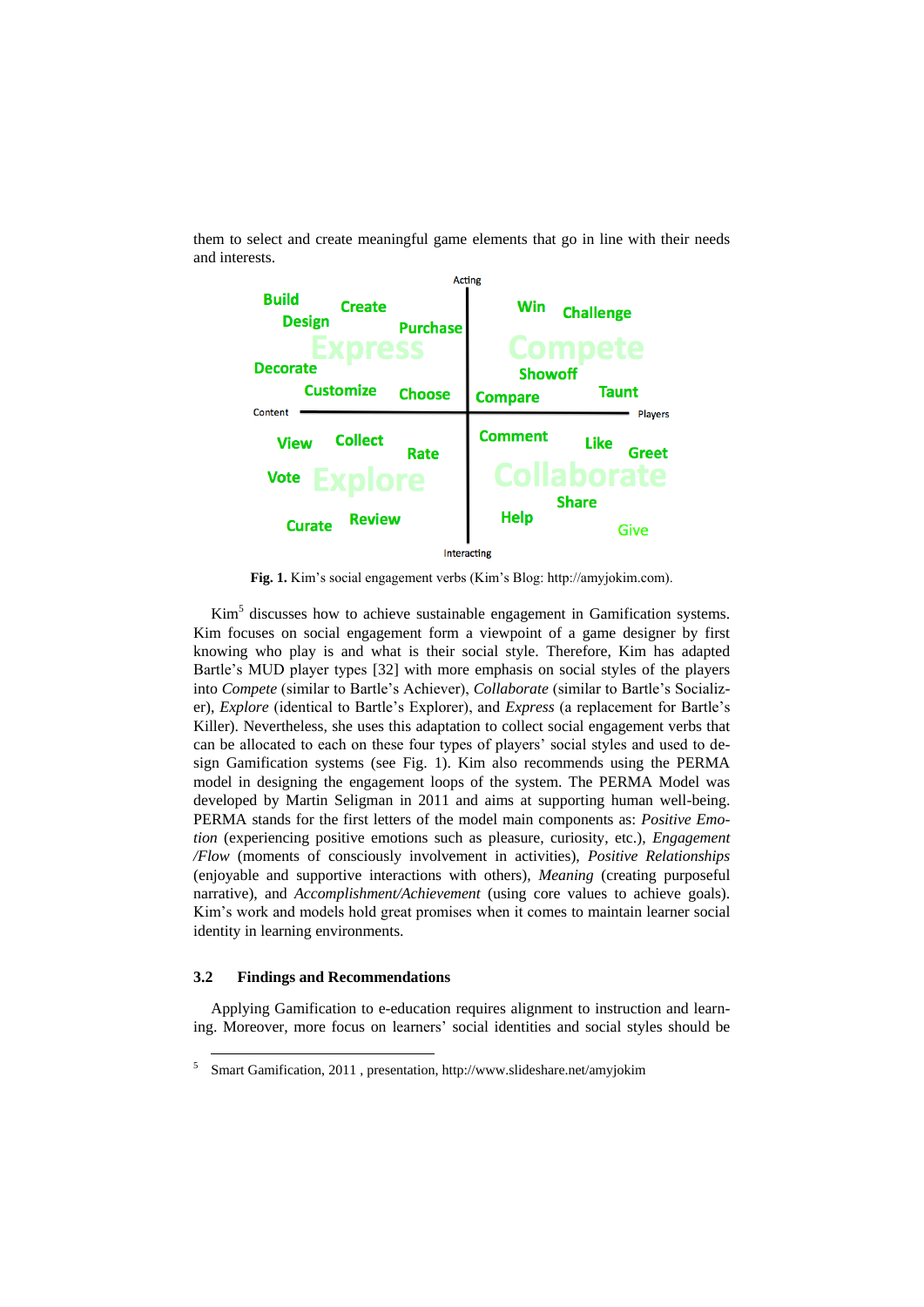taken into account. In order to provide meaningful Gamification in e-education, GAMEDUCATION proposes in addition to situated motivational affordances [26], instructional affordances, learning affordances, and social affordances. Learning affordances comprise the properties of an object that determine whether and how it can support the activity learning type  $-$  e.g. collaborative learning, self-directed learning, etc. Instructional affordances include the properties of an object that determine whether and how it can support the instructional design  $-$  i.e. e-learning and mlearning. Finally, social affordances include the properties of an object that determine whether and how it can support in maintaining learners social identity and accommodate their social styles. If TEL designers will be able to design learning objects and thus learning tools in a way that comprise learner needs, interests, and background, moreover to be applied for different learning types and to support different learning approaches then they can contribute to the overcoming of the quoted limitations in TEL and thus provide more engaged learning.

Nowadays no implementation, except for some experiments and attempts limited to single aspects of game elements, is able to offer a complete methodologicaltechnological-industrial solution covering the power of games in designing and providing e-learning. Few examples of learning platforms can be found in which game mechanics and dynamics are used to 'gamify' learning. An example of this approach is the Khan Academy<sup>6</sup>, a non-profit project providing free materials and resources with the goal of a better education for all. The project's platform includes several game mechanics like achievement badges and points. It also provides up-todate statistics of students' progress. Moreover, delivered exercises difficulty and challenge cope with the learner skill level as discussed in the flow theory before. Another example is schoooools.com, a K-6 social learning environment which is enhanced to encompass games elements based on the social Gamification framework [33].

Examples of using achievements and badges to leverage user behavior on online communities such as the Q&A website StackOverflow<sup>7</sup> can be found in [33, 33, 35, 36]. Results show that using game dynamics - achievement and badges - increased users' participation and engagement. Similarly, the ResearchGate<sup>8</sup> website where users are assigned a score based on their added publications, Q&A activities, and followers. ResearchGate is a social networking site for scientists and researchers to share papers, ask and answer questions, and find collaborators. User activities on ResearchGate can be rated by the research community which then affects ther ResearchGate score.

Badges have also a positive impact on learners' engagement in online learning [37, 38, 39, 40], the research demonstrate how badges and rewards enhanced learners' outcome and raised their engagement.

Consequently, findings form literature on building learning environments that are engaging can be summarized as follows:

<sup>6</sup> http://www.khanacademy.org

<sup>&</sup>lt;sup>7</sup>StackOverflow provides Q&A support for the programmers: http://stackoverflow.com/

<sup>8</sup> www.researchgate.net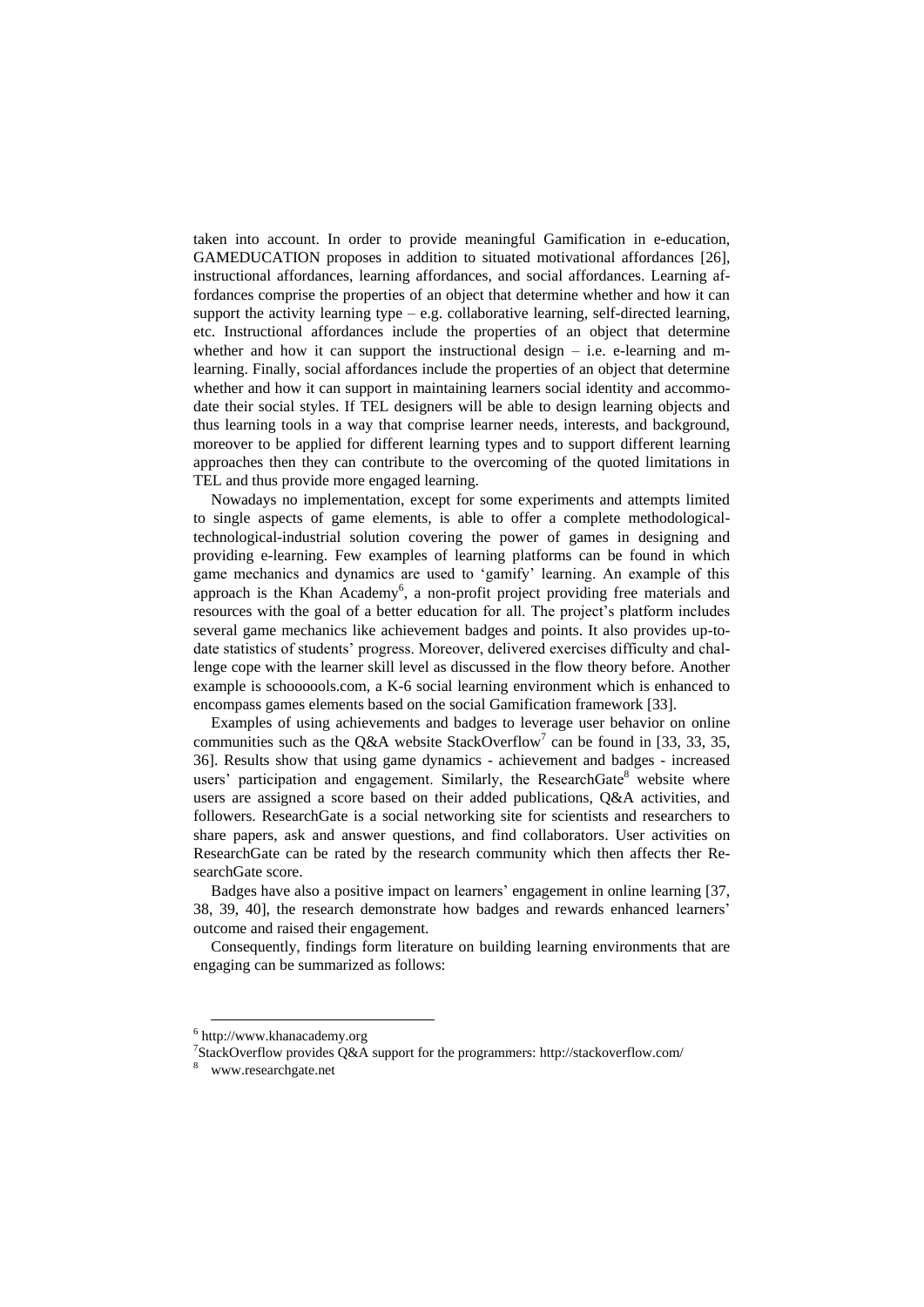- Personalized learner profile, by which students are enabled to customize their avatars based on their personal preferences, belong to social space, and be part of groups. Moreover, the profile allows notifications access and maintains privacy.
- Design learning as levels and phases enabling multiple learning paths, repeated experimentation, problems and exercises. Learning tasks, problems and exercises should be adapted to learner skill level and knowledge state. Once the learner finishes an exercise s/he accumulates points which enable the student to achieve a new level. This achievement should be reflected on his status and updates the rank on the leaderboard which is shared with his learning social space.
- Students should receive rapid feedback cycles which scaffold their learning progress and updates their progression bars in the learning social space. Social recognition and rewards may motivate students, engage them, and improve their social and learning skills.
- Complex learning tasks should be broken into simple tasks, the tasks difficulty should be increased to cope with the learner skill level thus to improve learner expectations on completing the task successfully. Moreover, the learning task should be designed to allow different paths to success. This enables the learner to define personal goals and objectives and select and tries several paths to reach the final goal and achieve her/his personal learning goals. Once the learner accomplishes a complex learning task the system - could be teacher, peers - provides bonuses.
- The system should enable social spaces and stimulates desired behavior and social interaction - like supporting peers, peer-review, providing comments, discussion posts, organizing activity, etc. - by offering badges.
- The system should offer the possibility to exchange points and badges with virtual goods or even receive tickets, trips, or registration discounts - could be tuition fees discount. This will stimulate desired behaviors and more engage learners.
- Learners should be empowered to play different roles and participate in the design of the learning activity as well as assessment forms.
- Learning content and tools should be highly interactive and provides challenging learning tasks that adapts to the learner skill and knowledge state.

# **4 Conclusion and Outlook**

Gamification is a new trend of research which refers to the use of game mechanics and dynamics in non-game contexts to stimulate desired behaviors [16]. Gamification of education (GAMEDUCATION) aims at redesigning e-learning systems to utilize the benefits game design elements in motivating learners to learn better, further engage them, situate their learning, and to maintain their social identity. However, applying Gamification to e-education goes beyond using game design elements in eeducation and requires alignment to instruction and learning. Moreover, more focus on learner's social identities and social styles should be considered. Therefore, in order to provide meaningful Gamification in e-education, GAMEDUCATION proposes in addition to situated motivational affordances [26] instructional affordances, learning affordances, and social affordances. More precisely, GAMEDUCATION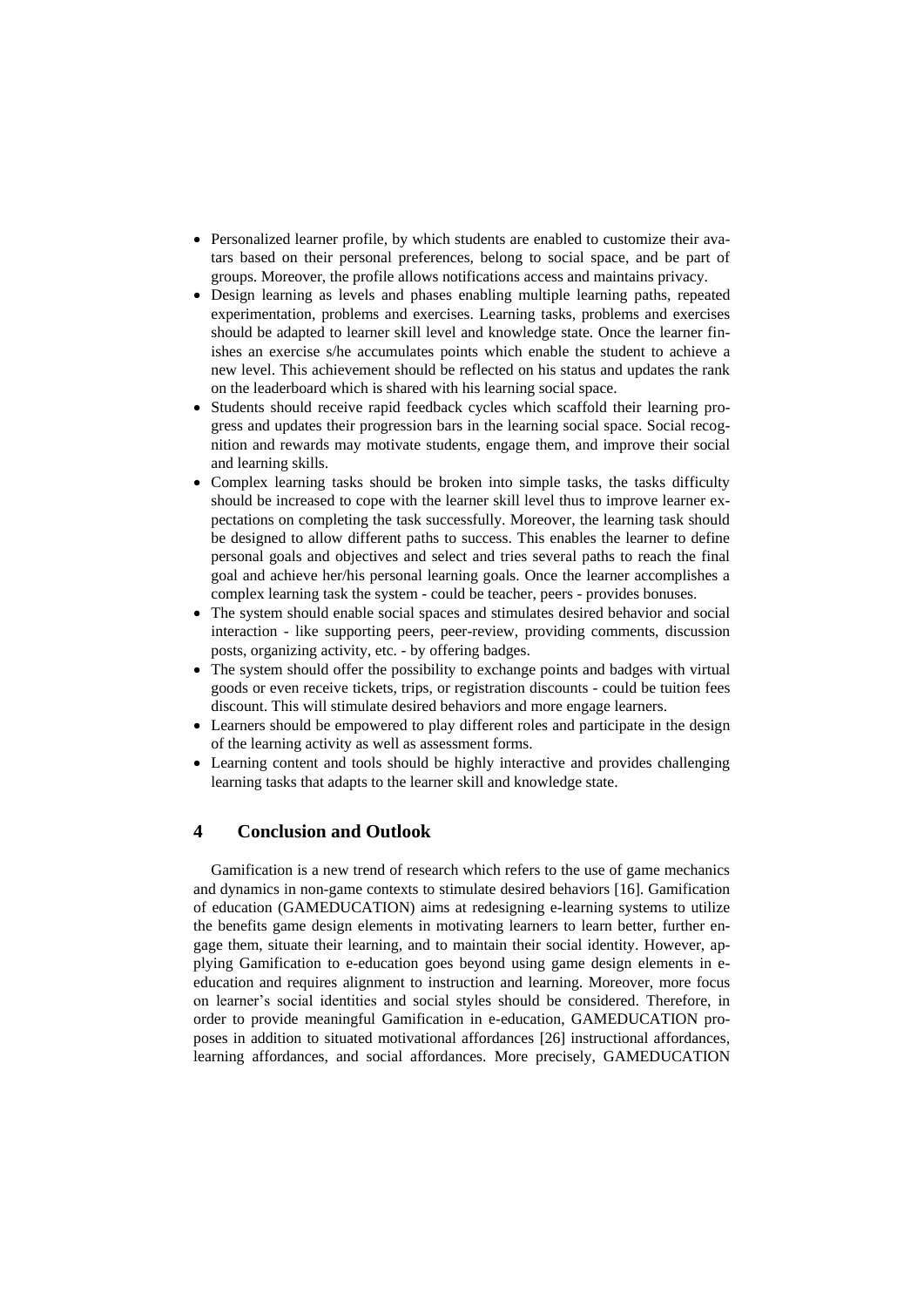deals with including only the learning objects properties that match the users' needs and interests, situate their learning, and maintain their social identity.

### **References:**

- 1. Kriz, W. C. (2003). Creating Effective Learning Environments and Learning Organizations through Gaming and Simulation Design, Simulation and Gaming, Vol. 34, Iss. 4, pp 495- 511.
- 2. Gütl, C. (2010).The Support of Virtual 3D Worlds for enhancing Collaboration in Learning Settings, in Francesca Pozzi and Donatella Persico (Eds.) ,Techniques for Fostering Collaboration in Online Learning Communities: Theoretical and Practical Perspectives, IGI Global, 2011, 278-299.
- 3. Prensky, M. (2001). Digital-game based learning. McGraw-Hill.
- 4. Gee, J. P. (2003). What video games have to teach US about learning and literacy. Palgrave Macmillan.
- 5. De Freitas, S. (2006). Learning in immersive worlds: A review of game-based learning. JISC e-Learning Programme.
- 6. Van Eck, R. (2006). Digital game based learning: It's not just the digital native who are restless. Educause Review, 41, 16–30.
- 7. Klopfer, E., Osterweil, S., & Salen, K. (2009). Moving learning games forward: obstacules, opportunities and openness, the education arcade. Massachusetts Institute of Technology.
- 8. McGonigal, J. (2011). Reality is broken: Why games make US better and how they can change the world. Penguin Books.
- 9. Johnson, L., Smith, R., Willis, H., Levine, A., & Haywood, K. (2011). The 2011 Horizon Report K-12 Edition. Austin, Texas: The New Media Consortium.
- 10. D., Burgos, P. Moreno-Ger, J. L. Sierra, B. Fernández-Manjón, M., Specht, & R. Koper, "Building adaptive game-based learning resources: The marriage of IMS learning design and <e-Adventure>", Simulation & Gaming, 39, 414-431, 2008.
- 11. Harlen, W. (2006). The role of assessment in developing motivation for learning. In J. Gardner (Ed.). *Assessment and Learning* (pp. 61-80). London: Sage Publications.
- 12. Bransford, J. D., Brown, A. L. & Cocking, R. R. (2004). How people learn. Washington D.C.: National Academy Press.
- 13. Dochy, F. J. & McDowell, L. (1997). Introduction. Assessment as a tool for learning. Studies in Educational Evaluation, 23, 279-298.
- 14. Prensky, M. (2001). Digital Natives, Digital Immigrants. In On the Horizon, October 2001, 9(5)NCB University Press.
- 15. Bunchball, Inc. (2010). Gamification 101: An introduction to the use of game dynamics to influence behavior.
- 16. Lee, J., & Hammer, J. (2011). Gamification in education: What, how, why bother? Academic Exchange Quarterly, 15(2).
- 17. Hunicke, R., LeBlanc, M., and Zubek, R. (2004). MDA: A Formal Approach to Game Design and Game Research. Proc. AAAI workshop on Challenges in Game, AAAI Press.
- 18. Deterding, S., Dixon, D., Khaled, R., & Nacke, L. (2011). From game design elements to gamefulness: Defining "Gamification". Proceedings from MindTrek '11. Tampere, Finland: ACM.
- 19. Csikszentmihalyi, M. (1988). *Optimal Experience*. New York: Cambridge University Press.